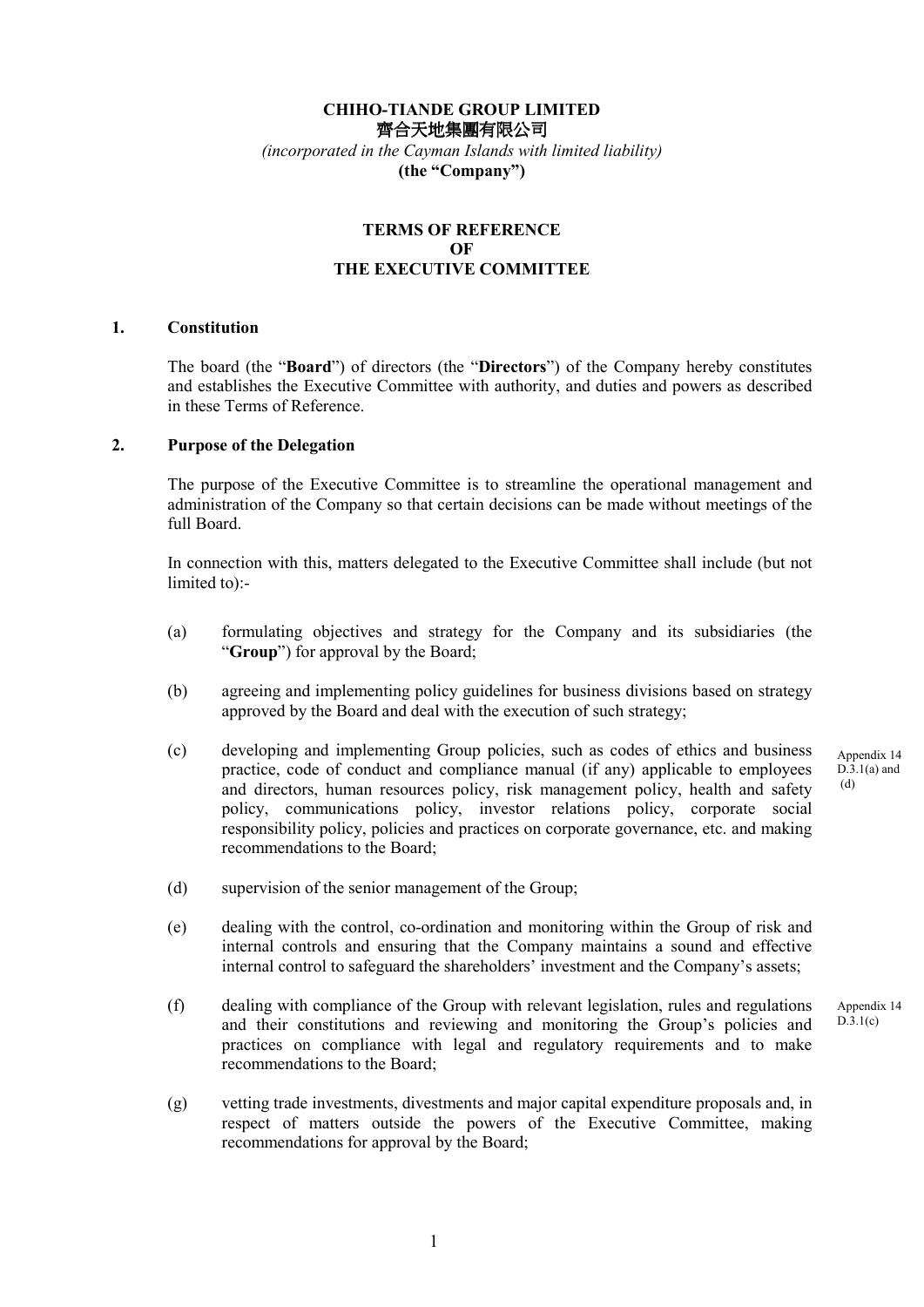- (h) reviewing and monitoring the training and continuous professional development of directors and senior management of the Group; and Appendix 14  $\overline{D.3}.1(b)$
- (i) reviewing the Group's compliance with the code and disclosure in the Corporate Governance Report. Appendix 14  $D.3.1(e)$

For the avoidance of doubt:-

- (a) the matters set out in the Appendix shall be reserved to the Board;
- (b) the Board shall have the overriding power (i) to expand or reduce the powers delegated to the Executive Committee by these Terms of Reference, and (ii) to direct the Executive Committee to act in a prescribed manner from time to time regardless of the powers delegated by these Terms of Reference.

## **3. Authority**

The Executive Committee is a committee of the Board.

Within the matters delegated to the Executive Committee, the Executive Committee shall have the same authority as the Board including:-

- (a) directing management and other employees of the Group in the performance of their duties;
- (b) delegation of any of the Executive Committee's duties and/or powers to management and other employees of the Group;
- (c) authorising any director or the secretary of the Company to execute and deliver any agreement, contracts, instrument, powers of attorney and other documents as the Executive Committee shall think fit in the course of executing its delegated powers;
- (d) authorising any officials of the Company to sign declarations, affidavits, warrants, bills of lading and other official documents, relating to patents, trade marks, customs, shipping, government returns, taxation documents, bad debts, liquidations and other similar matters documents as the Executive Committee shall think fit in the course of executing its delegated powers; and
- (e) approving the appointment of external advisers and contractors to act on behalf of the Company at the Company's expense.

The Executive Committee shall be provided with sufficient resources to discharge its duties and shall have right of access to all information relating to the Group, both from internal and external sources.

## **4. Membership**

Save as otherwise determined by the Board, the Executive Committee shall be made up of the following *ex officio* members:

- (a) Chairman;
- (b) Chief Executive Officer; and
- (c) Executive Directors.

The Executive Committee may invite such other persons as it consider necessary to attend all or part of any meeting of the Executive Committee.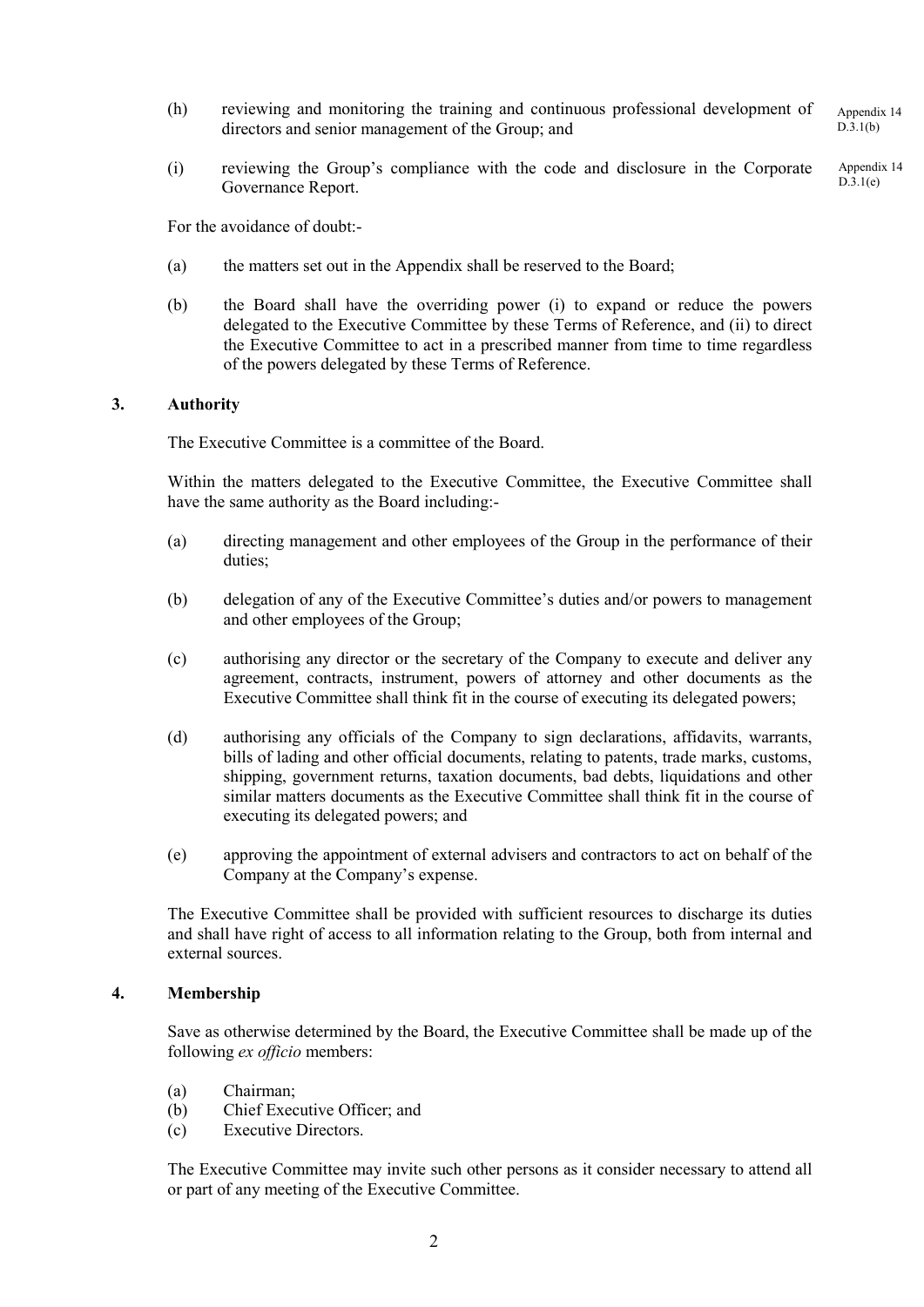# **5. Chair**

The Chairman or Chief Executive Officer shall act as the chairman of the Executive Committee.

If the Chairman or Chief Executive Officer is unable to attend any meeting of the Executive Committee, the other members present may elect one of them to act as the chairman of that meeting.

## **6. Secretary**

The Company Secretary shall act as the secretary of the Executive Committee who shall attend to administrative matters in relation to the Executive Committee including the arrangement of meetings, the agenda and any associated documents.

## **7. Quorum**

The quorum necessary of the transaction of business shall be two (2) members. A duly convened meeting of the Executive Committee at which a quorum is present shall be competent to exercise all or any of the authorities, powers and discretions vested in, or exercisable by the Executive Committee.

#### **8. Voting**

Voting in the meeting of the Executive Committee can be conducted by the show of hands and all decisions are determined by a simple majority of all members of the Executive Committee present in order to become effective.

## **9. Proceedings of the Executive Committee**

Save as set out in these Terms of Reference, proceedings of the Executive Committee shall be carried out in the same manner as Board proceedings set out in the Company's Articles of Association.

## **10. Minutes of Meetings**

The secretary of the Executive Committee shall minute the proceedings and resolutions of all meetings of the Executive Committee, including recording the names of those present and in attendance and the decision reached and recommendations made, including concerns raised and dissenting views expressed by the members of the Executive Committee.

Draft minutes of Executive Committee meetings shall be circulated promptly to all members of the Executive Committee for review and approval.

Once agreed, final minutes shall also be circulated to all the members of the Board.

## **11. Reporting Procedures**

The Executive Committee should report to the Board on a regular basis. At each Board meeting, at least one member of the Executive Committee shall be present to respond to any queries from the Board regarding its work.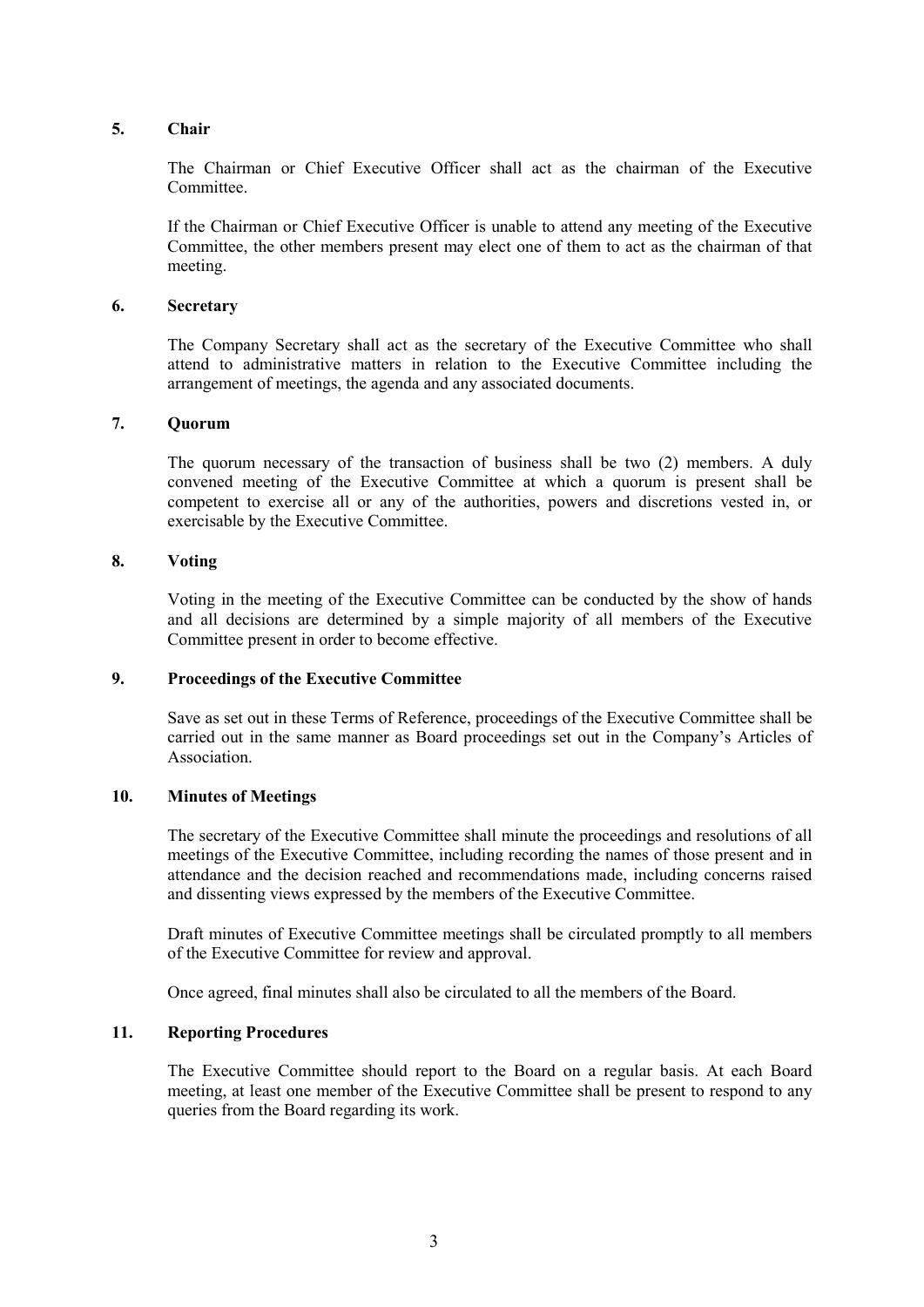# **12. Amendment**

Any amendment or supplement to these Terms of Reference must be approved by the Board.

Revised by the Board on 19 March 2012 Revised by the Board on 24 April 2015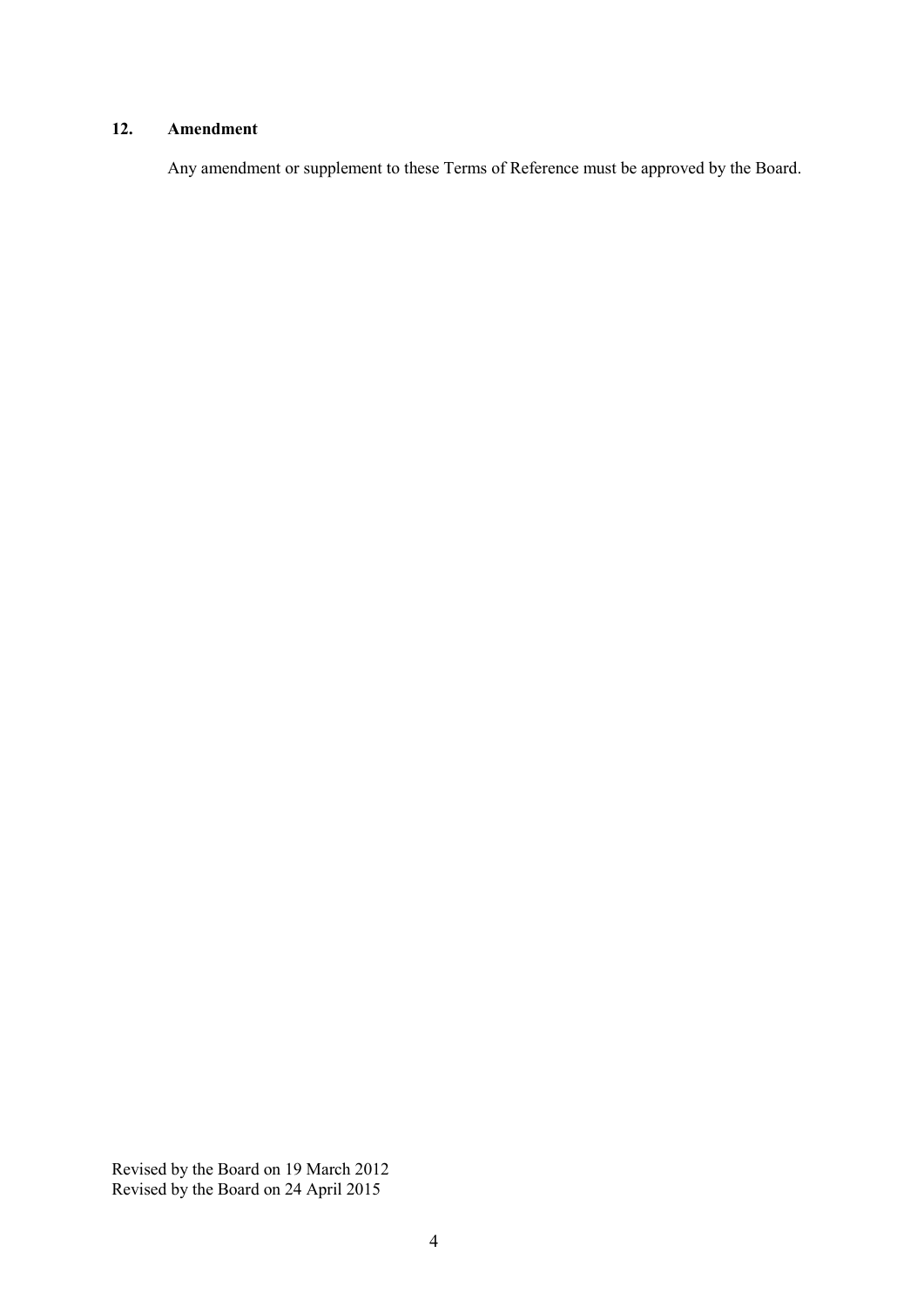# **Appendix**

## **Schedule of matters reserved to the Board**

## **1. Constitution and share capital**

- 1.1. Amendment or variation of the Company's Memorandum of Association and Articles of **Association**
- 1.2. Increase, consolidation, sub-division, purchase, cancellation or conversion of any of the Company's share capital, or reduction of the Company's share capital, share premium account or reserves, or any alteration of the rights attaching to any class of the Company's shares.
- 1.3. Issue or allotment of any of the Company's shares or any securities convertible into or carrying a right of subscription in respect of any of the Company's shares or any share warrants, issue or grant of any share options other than in accordance with any share option scheme approved by Shareholders from time to time.
- 1.4. Amendment of rules of share option scheme of the Company.
- 1.5. Creation of additional classes of shares of the Company.
- 1.6. Change of board lot size.
- 1.7. Corporate reorganisation. For the avoidance of doubt, corporate reorganisation does not include the establishment and disposals of subsidiaries and associated companies in the ordinary and usual course of business of the Group not otherwise falling within the other paragraphs of this Appendix.
- 1.8. Decision to delist the Company's from the Hong Kong Exchange.

## **2. Strategy**

- 2.1. Overall responsibility for formulating the Group's strategy and long term objectives.
- 2.2. Overall responsibility for the management of the Group.
- 2.3. Adoption of long-term and medium-term objectives and strategic plans of the Group.
- 2.4. Oversight of the Group's operations ensuring (a) competent and prudent management, (b) sound planning, (c) adequate internal control system, (d) adequate accounting and other records, (e) compliance with statutory and regulatory obligations.
- 2.5. Periodic review of performance in the light of the Group's strategy, objectives, business plans and budgets and ensuring that any necessary corrective action is taken.
- 2.6. Extension of the Group's activities into new business or geographic areas.
- 2.7. Any decision to cease to operate all or any material part of the Group's business.

## **3. Policies**

- 3.1. Approval of corporate policies relating to securities transactions by Directors and senior management.
- 3.2. Amendment or variation to policies adopted by the Board.

#### **4. Business and management**

4.1. Recommendation of any final dividend to Shareholders for approval and approval for payment of any interim dividend by the Company.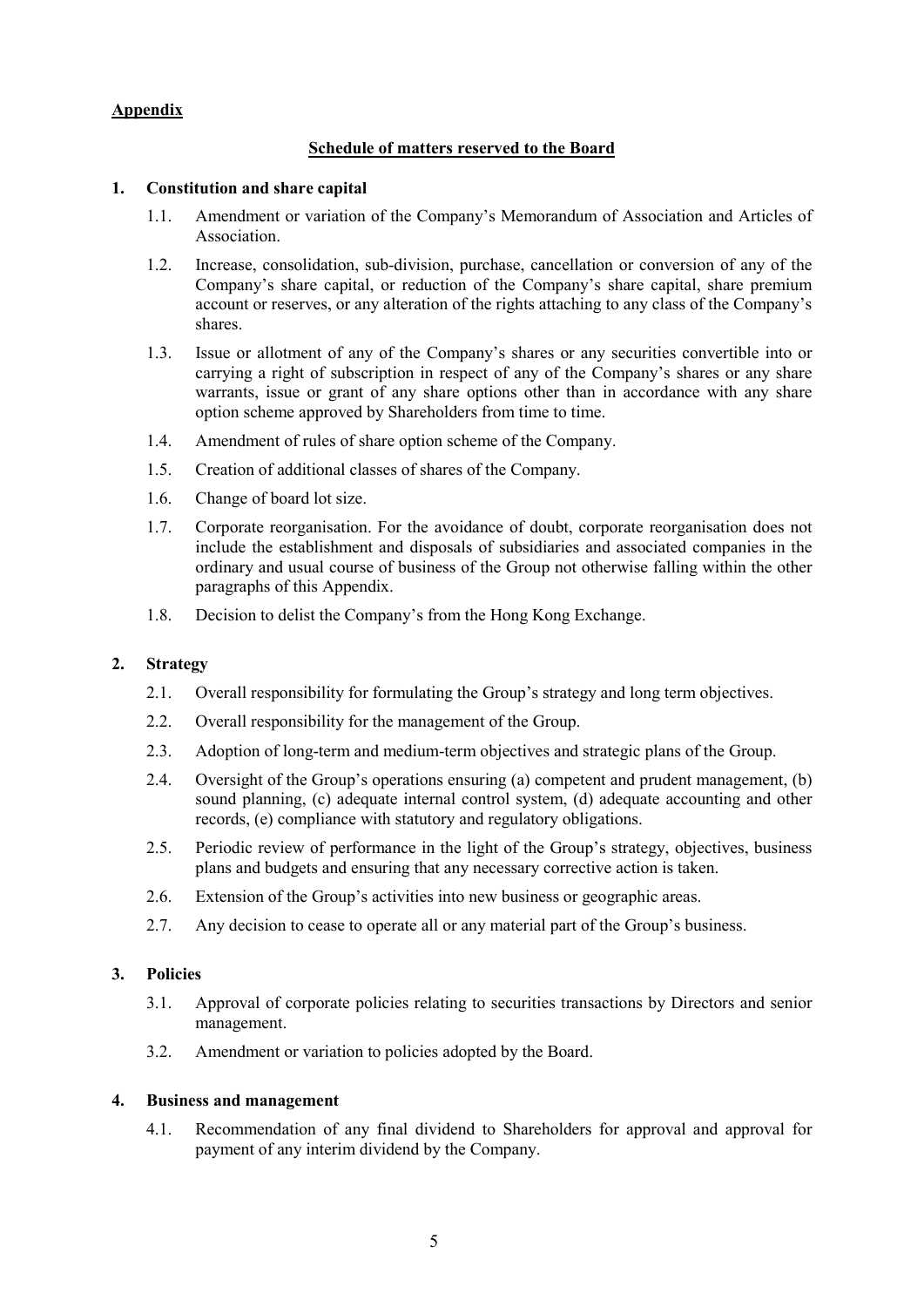- 4.2. Convening of general meetings of Shareholders.
- 4.3. Approval for publication of:-
	- 4.3.1. annual results, interim results and quarterly results (if any) announcements of the Company;
	- 4.3.2. annual reports, interim reports and quarterly reports (if any) of the Company;
	- 4.3.3. corporate governance reports or summary corporate governance reports (if any) of the Company;
	- 4.3.4. notices, resolutions and corresponding documentation to be put forward to Shareholders at a general meeting; and
	- 4.3.5. all circulars and press announcements.

save that, in each of the cases mentioned in 4.3.1 to 4.3.5 above, once an advance version of the relevant document has been considered by the Board, the Board may delegate the finalisation and despatch of the document to the management or a committee.

- 4.4. Significant capital expenditure. For this purpose, significant capital expenditures are expenditures where, individually or as a series, any percentage ratio (as defined in Rule 14.07 of The Rules (the "**Listing Rules**") Governing the Listing of Securities on The Stock Exchange of Hong Kong Limited) is 5% or more.
- 4.5. Carrying on of any material business which is outside the ordinary business of the Group.
- 4.6. Doing anything which comprises or may comprise a substantial change in the nature or conduct of the ordinary business of the Group.

# **5. Delegation**

- 5.1. Establishment of any Board committee and delegation of any of the powers of the Board to such committee.
- 5.2. Adoption, amendment or variation of terms of reference of any Board committee.
- 5.3. Appointment or removal of any member of any Board committee.

# **6. Financial matters**

- 6.1. Approval of any significant changes in accounting policies or practices.
- 6.2. Obtaining of any financing, borrowing, loan or other form of credit from any Connected Person by any member of the Group.
- 6.3. Obtaining of any financing, borrowing, loan or other form of credit from any bank or external lender (other than a Connected Person) by any member of the Group that exceeds HK\$1 billion. For this purpose, use, repayment and re-use of trade financing for the ordinary and usual course of business of the Group pursuant to committed bank facilities are excluded.
- 6.4. Giving of any guarantee, bond, indemnity, suretyship or any financial assistance to secure the liabilities or obligations of any Connected Person.
- 6.5. Giving of any guarantee, bond, indemnity, suretyship or any financial assistance to secure the liabilities or obligations of any person (other than a Connected Person) when:
	- 6.5.1. such person is not a wholly-owned subsidiary of the Company and the guarantee, bond, indemnity or surety is given in the ordinary course of the business of the Group and the maximum liability of the Company under such guarantee, bond, indemnity or surety exceeds HK\$300 million; or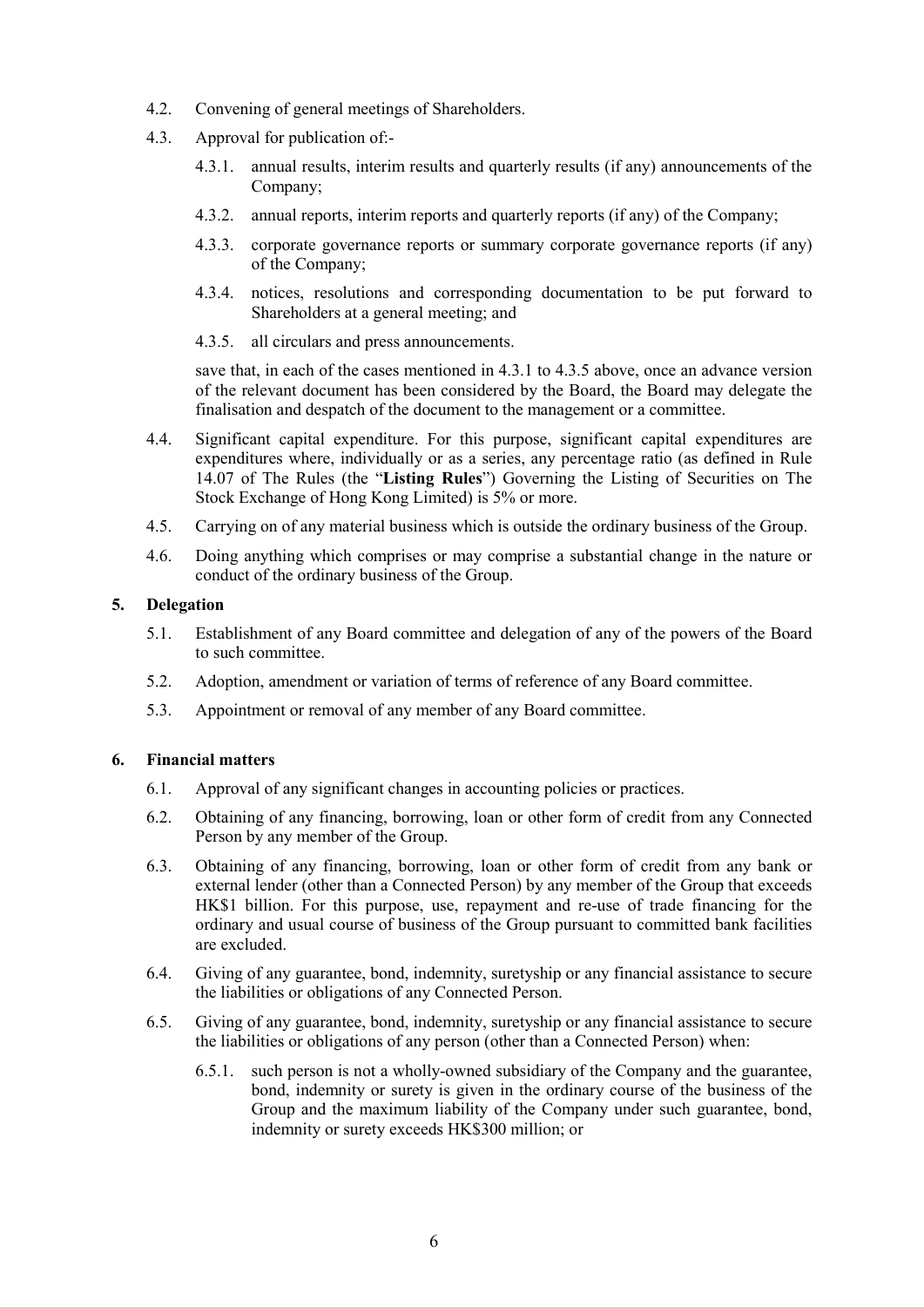- 6.5.2. such giving of guarantee, bond, indemnity or surety is not in the ordinary course of the business of the Group; or
- 6.5.3. such giving of guarantee, bond, indemnity or surety is to secure the liabilities or obligations of a wholly-owned subsidiary of the Company but the maximum liability of the guarantee, bond, indemnity or suretyship exceeds HK\$1 billion.
- 6.6. Creation of any fixed or floating charge, lien (other than a lien arising by operation of law) or other encumbrance over the whole or any part of the undertaking, property or assets of any member of the Group in favour of any Connected Person.
- 6.7. Creation of any fixed or floating charge, lien (other than a lien arising by operation of law) or other encumbrance over the whole or any substantial part of the undertaking, property or assets of any member of the Group in favour of any bank or external lender (other than a Connected Person).
- 6.8. Making of any loan or advance or giving of any credit by any member of the Group to any Connected Person (other than normal trade credit or advances made to such Connected Person against expenses incurred by him or her on behalf of such member of the Group).
- 6.9. Making of any loan or advance or giving of any credit by any member of the Group in excess of HK\$5,000,000 to any person (other than normal trade credit, or loans to any member of the Group, or advances made to an employee of any member of the Group against expenses incurred by him or her on behalf of any member of the Group, or to a Connected Person).
- 6.10. Pledging of the Company's shares by the controlling shareholder to secure debts of the Company or to secure guarantees or other support of obligations of the Company.
- 6.11. Change of the Company's financial year.

## **7. Corporate governance and internal controls**

- 7.1. Undertaking a periodic review of the Group's overall corporate governance arrangements, policies and practices.
- 7.2. Ensuring maintenance of a sound internal control system and risk management including:
	- 7.2.1. receiving reports on, and reviewing the effectiveness of, the Group's risk and control processes to support its strategy and objectives;
	- 7.2.2. undertaking an annual assessment of these processes; and
	- 7.2.3. approving an appropriate statement for inclusion in the annual Corporate Governance Report.

#### **8. Acquisitions and disposals**

- 8.1. Acquisition or realization by any member of the Group of assets (including securities of any company, whether or not the same are listed on any stock exchange), other than capital expenditure items already provided in the Group's Budget and Plan, where, either individually or as a series of related transactions, any of the percentage ratios is 5% or more.
- 8.2. Acquisition or realization by any member of the Group of assets from or to any Connected Person.
- 8.3. Purchase, sale or grant of mortgages of any real property by any member of the Group.